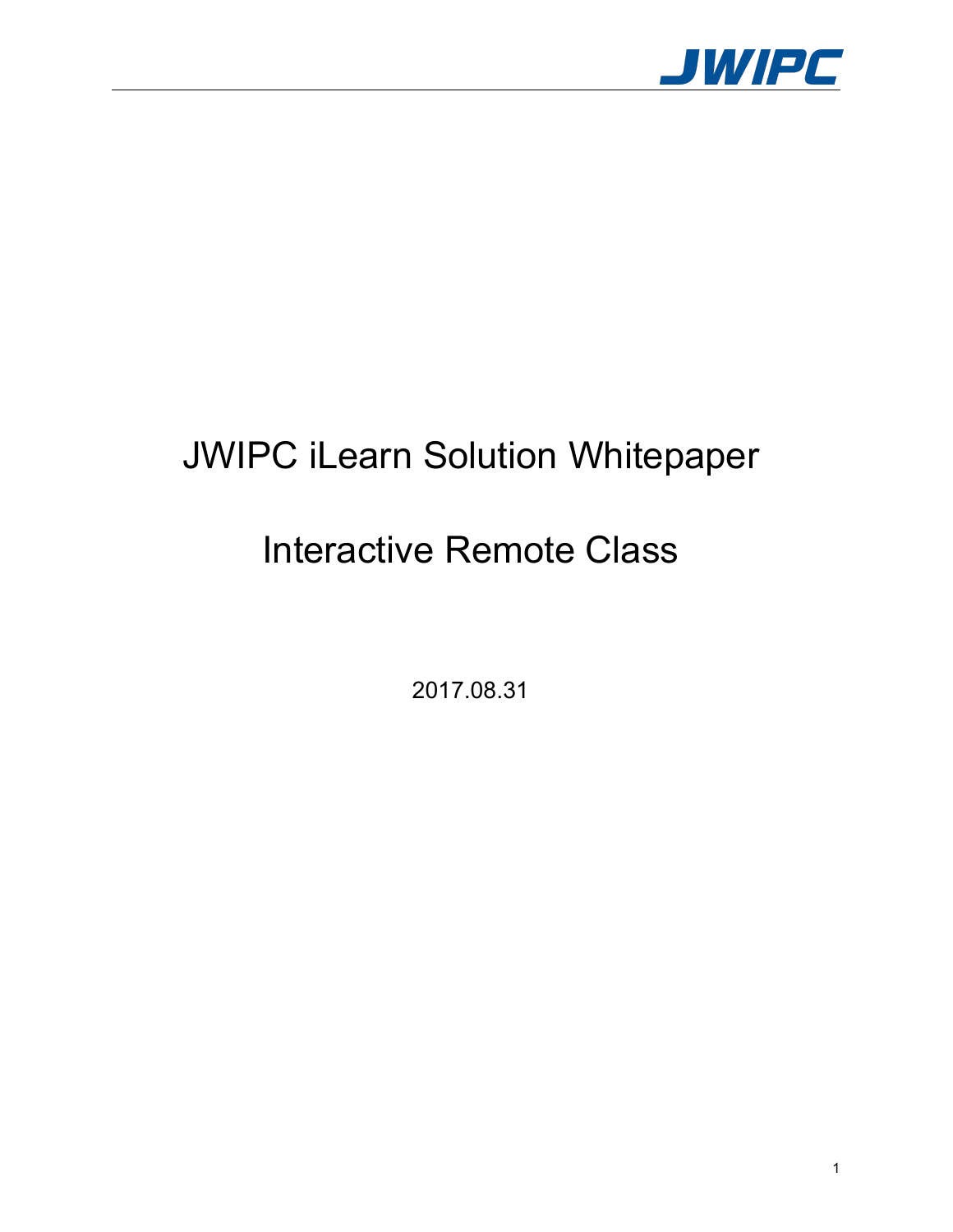

### **Overview of the Market:**

With the development and usage of cloud computing and big data, the cloud application had extended to education field. More and more schools share education resources based on cloud technology and internet, so the students could study at any time and in any place after school. To better share and more efficient use the high quality education resource, and to further develop online learning and self study, JWIPC offers a new comprehensive campus AV solution—"campus cloud platform solutions"; it is based on the actual demands of school, and integrated teaching, interactive, class content recording, on-demand and live broadcasting and campus management etc. multifunctions.

JWIPC iLearn Solutions based on the interactive recording and broadcasting OPS C+ PC in user side, and combined with a back-end multi functional cloud platform for education resources. Taking E-education as cut-in point, the solutions highly integrate modern teaching equipment and online education function, to realize Theme teaching and researching activities, teaching resource sharing, curriculum study reviews, best class competition, Mirco-class and a good teacher's best lesson etc. activities under different platform levels.

### **JWIPC iLearn Solution that is based on the Intel's architecture**

- $\triangleright$  High performance E3, E5 platform manage server
- $\triangleright$  Core platform streaming media live and on demand broadcasting server
- $\triangleright$  Core platform data storage
- $\triangleright$  OPS teaching terminal

Intel processors have strong graphics and parallel processing capabilities; they can support more video channels, encode and decode more complex videos and performance more intelligent. At the same time, they also have remote management capabilities: through the related advanced technology to allocate the system operating resource based on the different tasks. They are with features like high performance, extendable and flexible etc.

Intel processor is an open platform based on common X86 architecture. X86 open platform and the mature eco-environment further simplify the campus backstage management. Intel software platform can well support the connection and compatibility between devices. The collaboration of Intel Atom platform and MeeGo OS has provided the transmission of network video the most optimization technology.

### **How will this offering will be used?**

The solution based on high-definition recording and broadcasting system and education cloud platform, and can achieve live video broadcasting, intelligent direct broadcasting, high-definition recording, online on-demand broadcasting, touch screen control, image recognizing and tracking etc. functions. It is the latest generation multi media information record and broadcast device independently developed by JWIPC, for meeting the demands of producing fine teaching video for education industry, online learning, interactive teaching and studying and so on.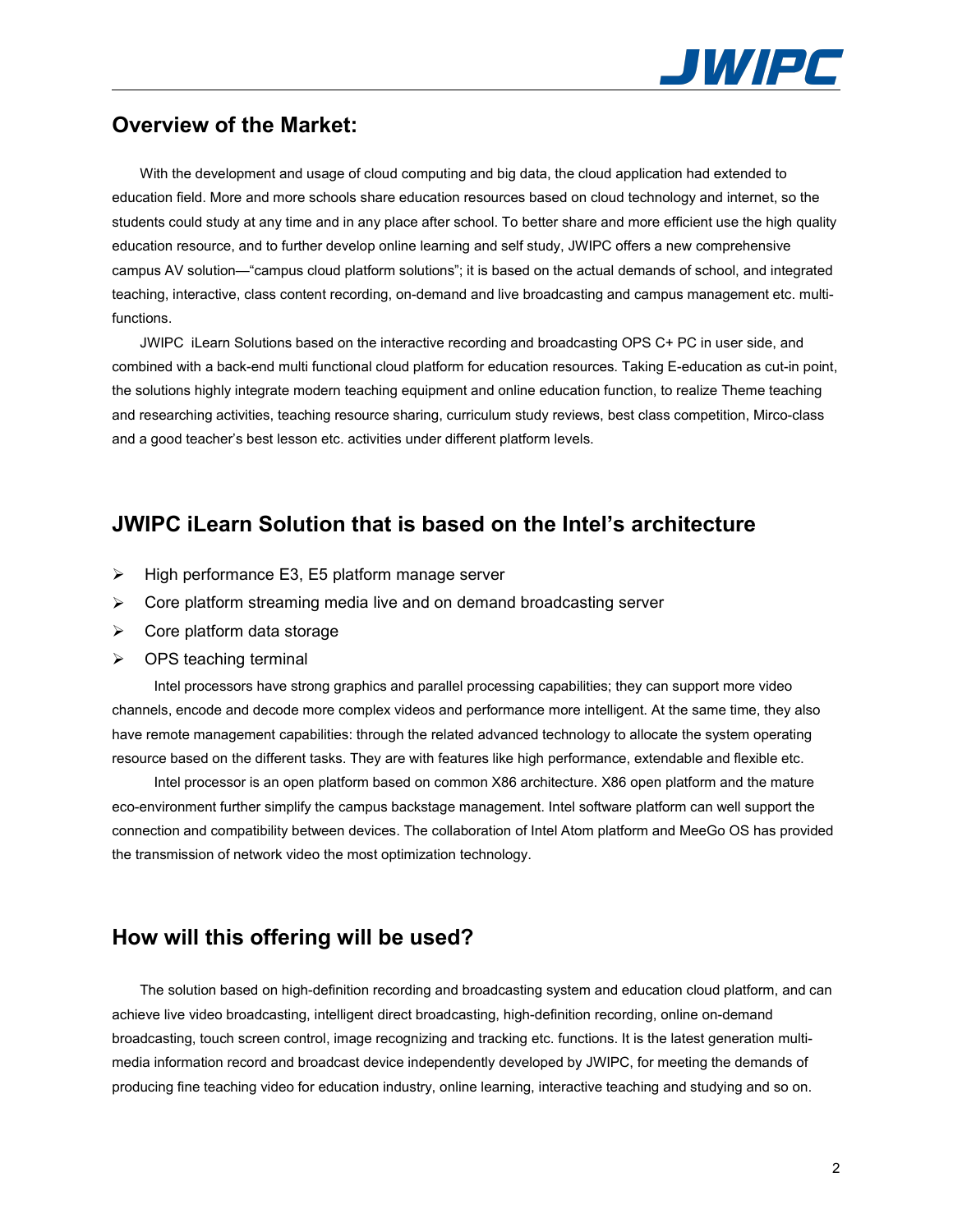

Teaching resources cloud platform is a video resource display platform expanded from the basis of recording and broadcasting OPS C+PC which equipped with large screen. Regarding better manage the video resources after the classroom equipped with the recording and broadcasting OPS C+PC, and further apply and develop the education video resource comprehensive platform, JWIPC provides this excellent solution for the transfer, sharing and interaction of teaching resource.

# **Industry introduce and Product leading point**

In popularizing campus education informatization, the difficulties of high quality teaching videos which needed to be solved are as below:

- a. How to minimize the number of devices needed for recording requirements;
- b. How to effectively reduce the costs for equipments and their maintenance;
- c. How to fully use the video recorded, to meet the actual needs of educators, teachers and students.

To solve these problems, JWIPC creatively developed the iLearn Solution for remote interactive classroom. Combined with RB OPS C+PC and data center, it could meet various demands like teaching process review, E exam room, AV broadcasting, class patrol etc. in campus.

#### **Industry leading points:**

- a. Highly integrated with interactive flat display panel, more convenient and simple to use;
- b. It can realize more applications of campus audio and video through the expansion of campus cloud platform;
- c. Software and hardware highly integrated, easy installation and debugging;
- d. The most advanced tracking algorithm, through the face contour detection etc. ways to reach accuracy rate 90% or above;
- e. Can realize: video recording and broadcasting management, user management, data storage, personal information services, message services, resource collection, resource upload, resource management, resource association, recording and broadcasting reservations, video playback, video indexing, playback operations, on demand broadcasting statistics, resource management, excellent course interaction and management, data statistics, WeChat platform, micro-curriculum, curriculum selection, teacher lectures, interactive teaching and research, educational administration, audio-visual management, remote guidance, interactive management, campus broadcasting, information dissemination and other applications.

## **Potential customers and customer types**

Interactive whiteboard manufacturers Campus audio and video manufacturers Education integrators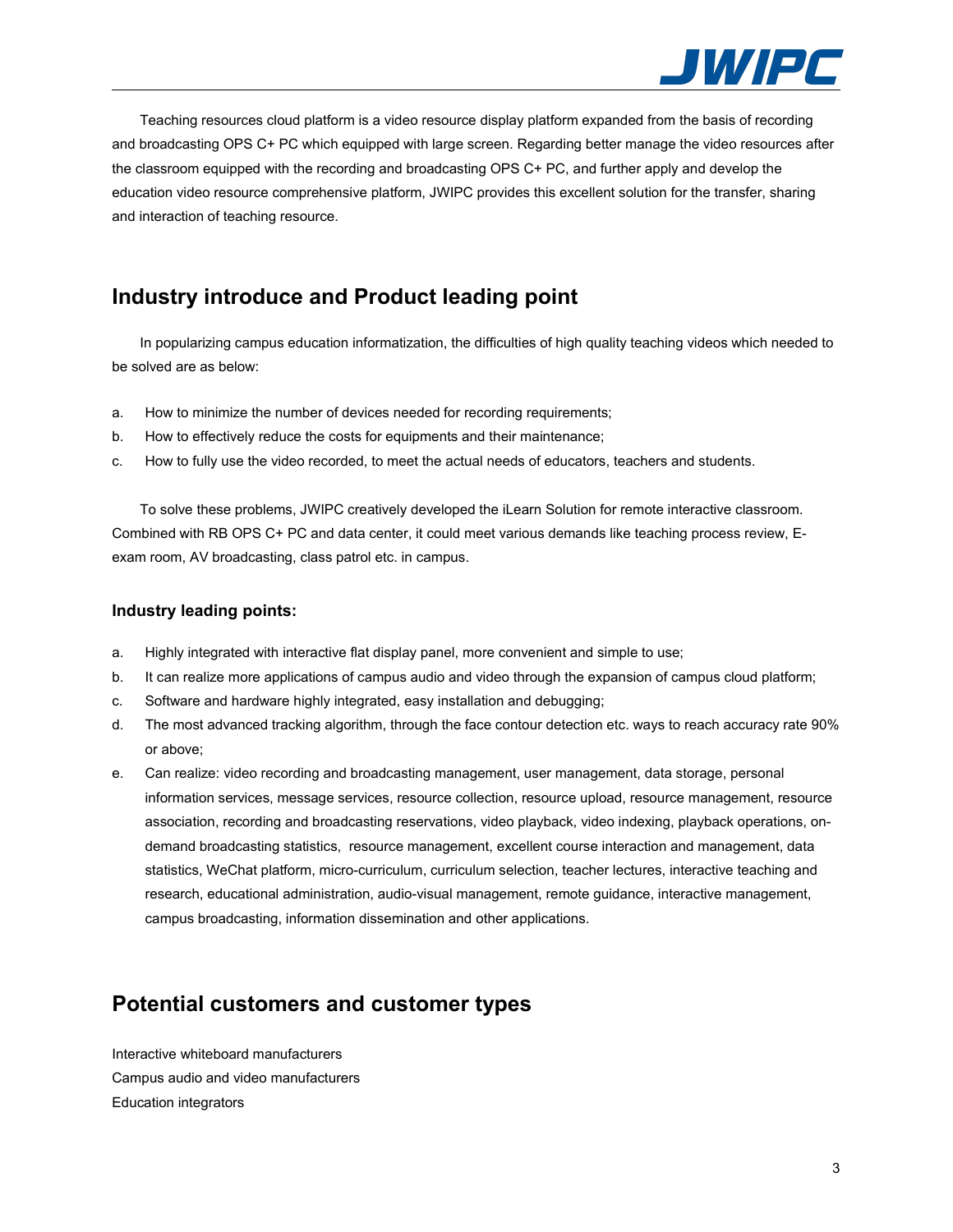

# **What market or business problem the solution will help solve**

With the HD recording and broadcasting system, to achieve live video , intelligent broadcasting, high-definition recording, online on demand, touch screen control, image recognizing and tracking and other functions; Aim to satisfy the requirements of boutique teaching video, online learning, interactive teaching and other needs , we launched the Self-developed latest Generation of multimedia information recording and communication equipment.

The iLearn Solution is also a video resources display platform based on the expansion of recording and broadcasting system ,when the campus recording and broadcasting classroom construction is completed, the recording and broadcasting video resources management and further application of the development of educational video resources integrated platform for teaching Resource delivery, sharing and interaction provide a set of excellent solutions.

The iLearn Solution is aim to follow the national "three links and two platforms" policy and launched video ondemand, live, teaching and research activities and campus management in a comprehensive education application platform, based on the Educational Technology and Information Technology deeply integration, deep understanding of the education industry users in the course recording and the use of the recording content to carry out follow-up application of the actual needs . Combined with the cloud computing, big data and other applications in the education industry, starting from the business needs with efficient instruction, with stable and reliable system structure to meet the requirements of teaching, learning, parental tracking and educational management based on the platform and so on.

### **Online Class / Interactive Class :**

- a. It is comprised of Boutique classroom , interactive classroom , watching classroom, micro classroom . Boutique classrooms with automatic five-viewpoint camera ,interactive classroom with Three-viewpoint h camera ; micro c lassroom with Two-viewpoint camera.
- b. Take advantage of audio and video interactive terminal, using the campus network or WAN to achieve the synch ronous transports between the classrooms and schools.
- c. Build a model of one school expand to more schools ;one campus expand to more campus .
- d. A variety of images transmission, one-screen, multi-screen, Pop Up Video.
- e. Transmission of HD 720P / 1080P images, recording HD 1080P video as MP4 format.
- f. High-fidelity audio capturing and transmission, with audio noise reduction, echo cancellation, feedback inhibition, background noise reduction and other audio processing.

#### **Regular class:**

- a. Automatic three-viewpoint HD camera to capture teacher close-up shot , teacher panorama shot, students close-up shot.
- b. A variety of shooting effects, support movie mode and multi-screen mode.
- c. Recording HD 1080P video as MP4 format.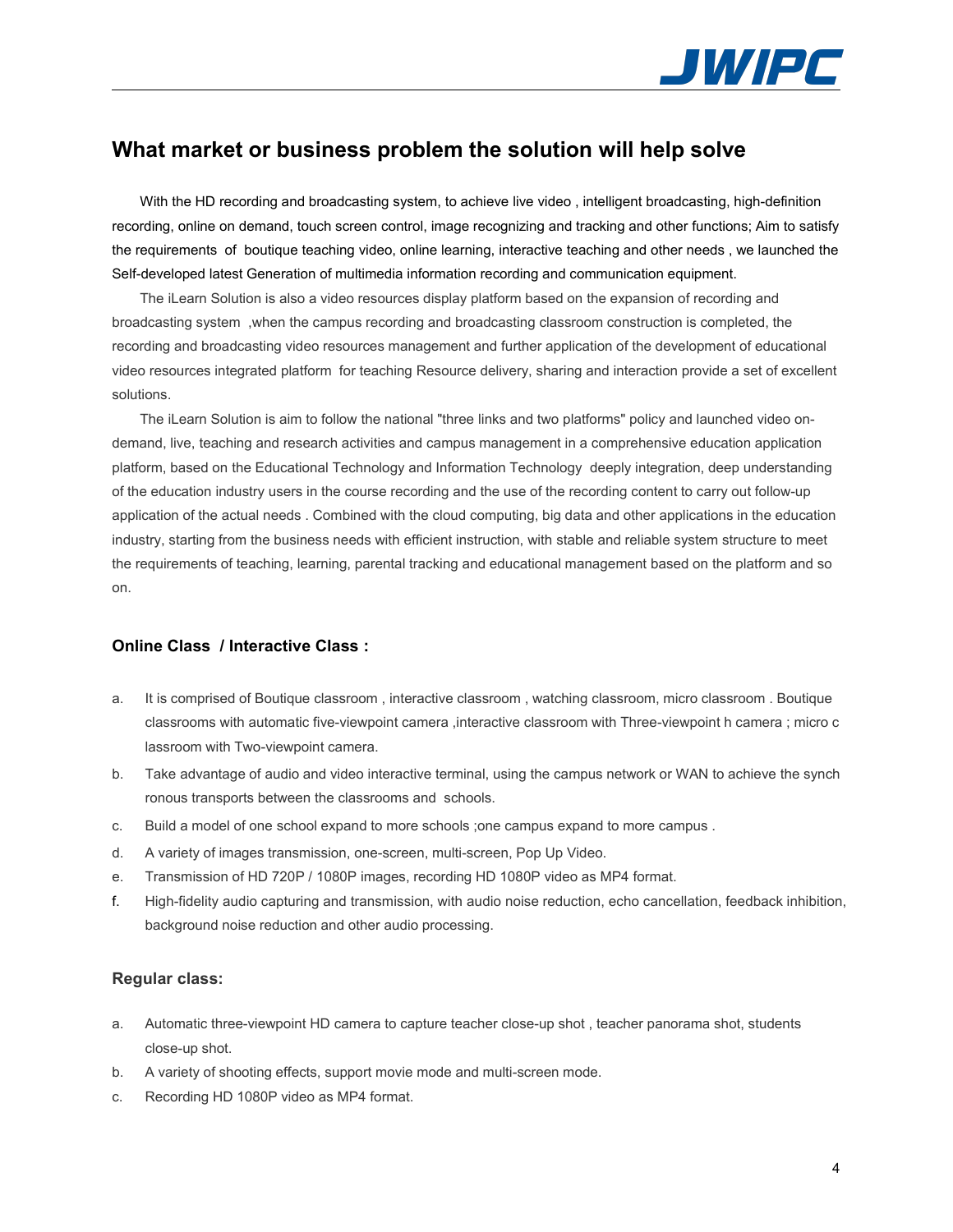

- d. High-fidelity audio capturing and transmission, with audio noise reduction, echo cancellation, feedback inhibition, background noise reduction and other audio processing.
- e. Recording and uploading to the cloud automatically, meeting with the live online, after-school on-demand, excellent class selection, micro-class creating.
- f. Easy operation, one-key record, one-key stop, one-key screen switch.
- g. Automatically recording according to courses schedule .

### **Boutique Class :**

- a. Applicable to Individual Boutique classroom, flexible configurations according to actual needs, use for Four plus one viewpoint Scenario (Podium panorama shot, teacher close-up shot, student panorama + close-up + interacti ve whiteboard interface).
- b. Intelligent recording and broadcasting system The whole shooting process can be used automatic, semi automatic and manual three modes.
- c. In the automatic mode, the teacher can automatically record through the center panel of the podium: tap the recording button, start the recording function, finish the button and press the stop button, the recording is finished, the multimedia file is generated in real time, no longer need the staff Site operations, real record live lectures.
- d. When the recording is complete, the video is automatically uploaded to the resource publishing platform for publishing and sharing.

#### **Micro class:**

Micro-class center providing micro-class resources construction and watching resources as the core functions, offering comprehensive support from creating and editing teaching materials to publishing and sharing process. The teaching video and electronic courseware are recording and automatically uploading to the cloud, therefore we can edit and demonstrate the resources from the cloud .

- a. Automatic two-viewpoint HD camera apply to capture teacher's close-up and panoramic shooting.
- b. Variety of shooting effects, supporting movie mode and multi-screen shooting mode.
- c. Recording HD 1080P video as MP4 format.
- d. High-fidelity audio capturing and transmission, with audio noise reduction, echo cancellation, feedback inhibition, background noise reduction and other audio processing.
- e. Recording and uploading to the cloud automatically, meeting with the live online, after-school on-demand, excellent class selection, micro-class creating.
- f. Easy operation, one-key record, one-key stop, one-key screen switch.

### **Campus Cloud Platform:**

With the help of simple equipment to achieve back-end complex and powerful educational functions , and guide the direction of a more deep, more integration, more concise application.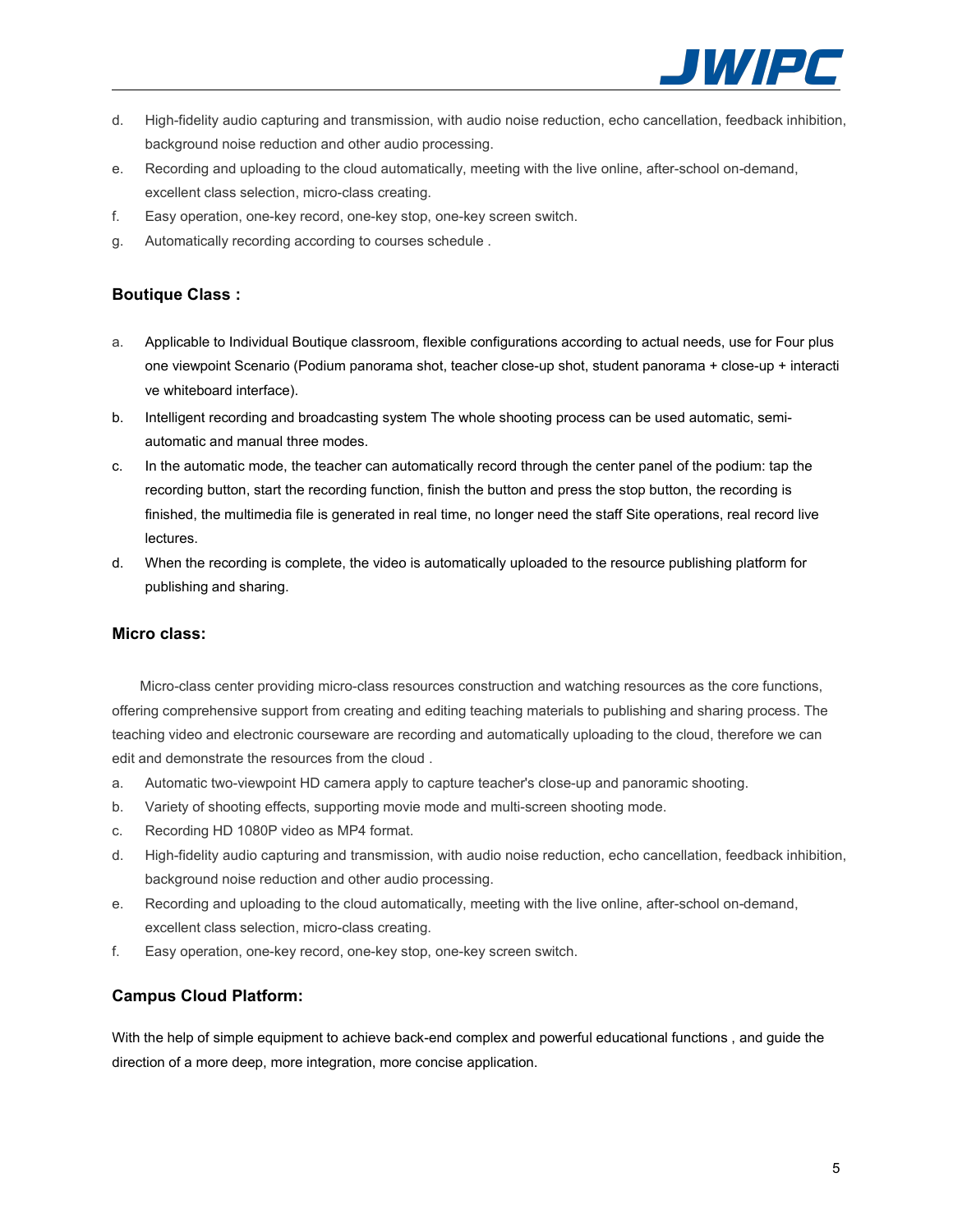

# **The Challenge of the solution**

Challenge 1: raditional recording and broadcasting solution based on Hisi chip.

## **A high level architecture of the market ready offering**

Highly integrated with embedded HD capture module, recording and coding module, image recognition tracking module, intelligent guide module, image segmentation and splicing module, the local echo output module, JWIPC recording &broadcasting OPS-C+ PC which is special for education industry can achieve video broadcast, intelligent director, HD recording, image recognition tracking, Touch screen control and other functions, it is the latest generation of multimedia information recording and communication device which can meet the requirement of making quality teaching video ,online learning, interactive teaching etc.

The software platform can realize: video management, user management, data storage, personal information service, message service, resource collection, resource upload, resource management, resource association, recording and broadcasting reservation, video playback, video indexing, Online communication, resource management, excellent course interaction and management, data statistics, wechat platform, curriculum selection, teacher lectures, interactive teaching and research, educational administration, audio-visual management, remote director, interactive management, campus broadcasting, information dissemination and other applications.



# **Scalability**

- **a.** Can be used with different terminal hardware to achieve different needs.
- b. Can be used with different servers to achieve different campus management needs.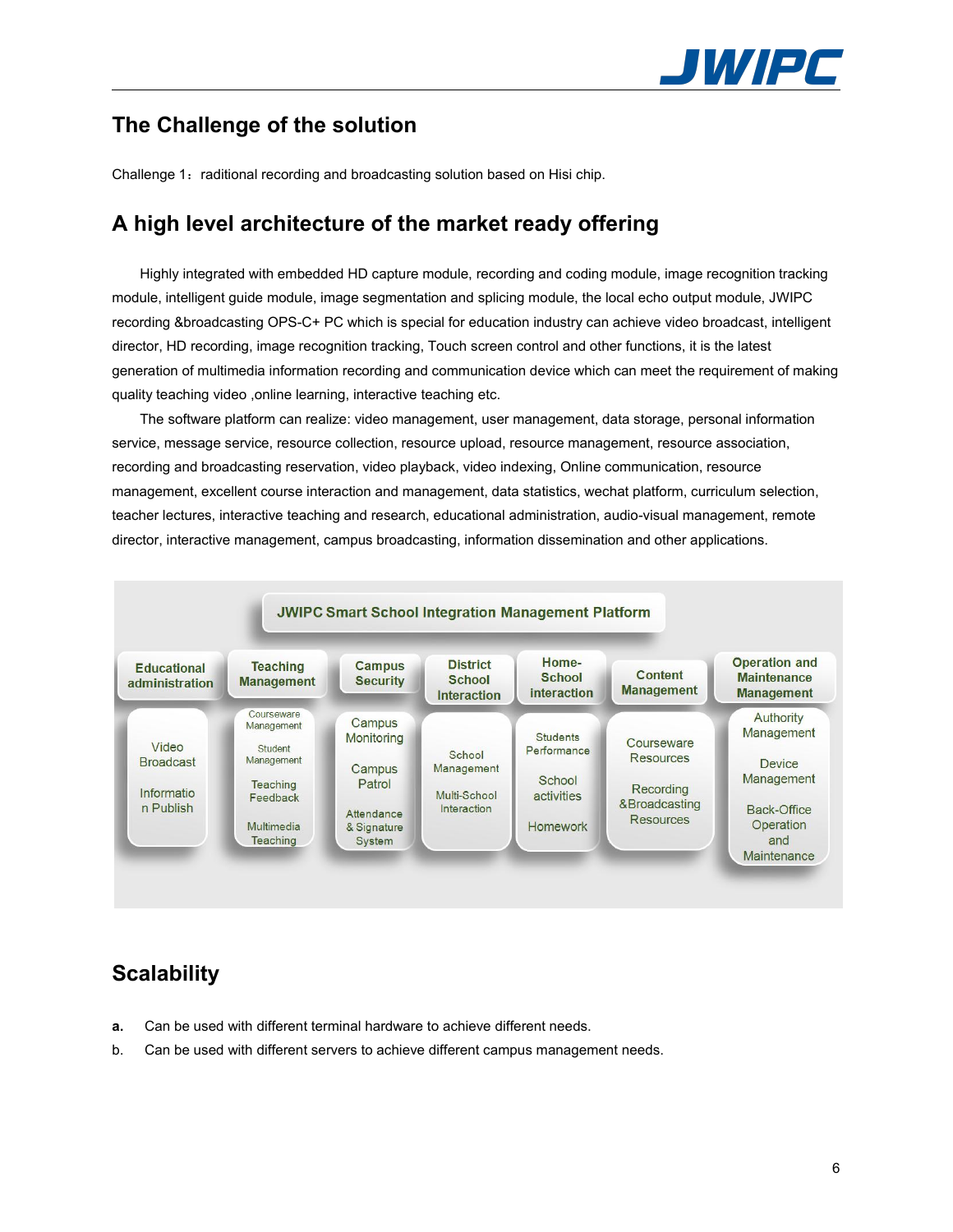

c. Can be used with different recording and broadcasting terminals to achieve the different needs of the course recording.

## **Incorporate Intel Hardware/Software**

### **Server:**

The intelligent micro campus video solution server system contains three parts: computing server, management server and storage server.

### **Computing server:**

2U dual E5 server series, 3U 12 blade server products using Intel E5-2600V3 series, E3 series, Gordon Haswell I3 processor, can be calculated to meet the needs of big data.

#### **Storage server:**

JWIPC Storage Server currently has 4U24Bay high performance storage server, 3U16Bay easy plug-in storage server two main series, which based on Intel Skylake C236/B150 chipset, support Intel Gen6 series processor, using Intel Gigabit Ethernet 2-5-Port, support multi port network load balancing, can support Intel AMT technology.

### **OPS recording system:**

JWIPC iLearn OPS solution main based on Intel X86 architecture, equipped with Intel 6th / 7th Gen core processor.

The processor uses the intelligent cache technology, can be in a kernel idle let another run in the kernel of all two level cache, which will bring more excellent dual core performance.

In addition, support for hyper threading technology Intel dual core products can handle four software threads. This will provide a direct performance advantage for complex algorithms in video solution applications and meet the requirements of multi-channel, high resolution images. In addition, JWIC OPS taped the main control also has support for a variety of Intel technology. For example, Intel hyper threading technology, virtualization technology, Intel active management technology.

## **To meet different customer needs**

JWIPC as a OEM/ODM vendor, the program can be customized according to the customer's requirements of the deployment of the solution architecture, customized solutions and products for the customer. To meet the needs of different customers through the hardware and software function modules. According to customer demand, can do the normal recording and interactive recording applications, fine recording applications.